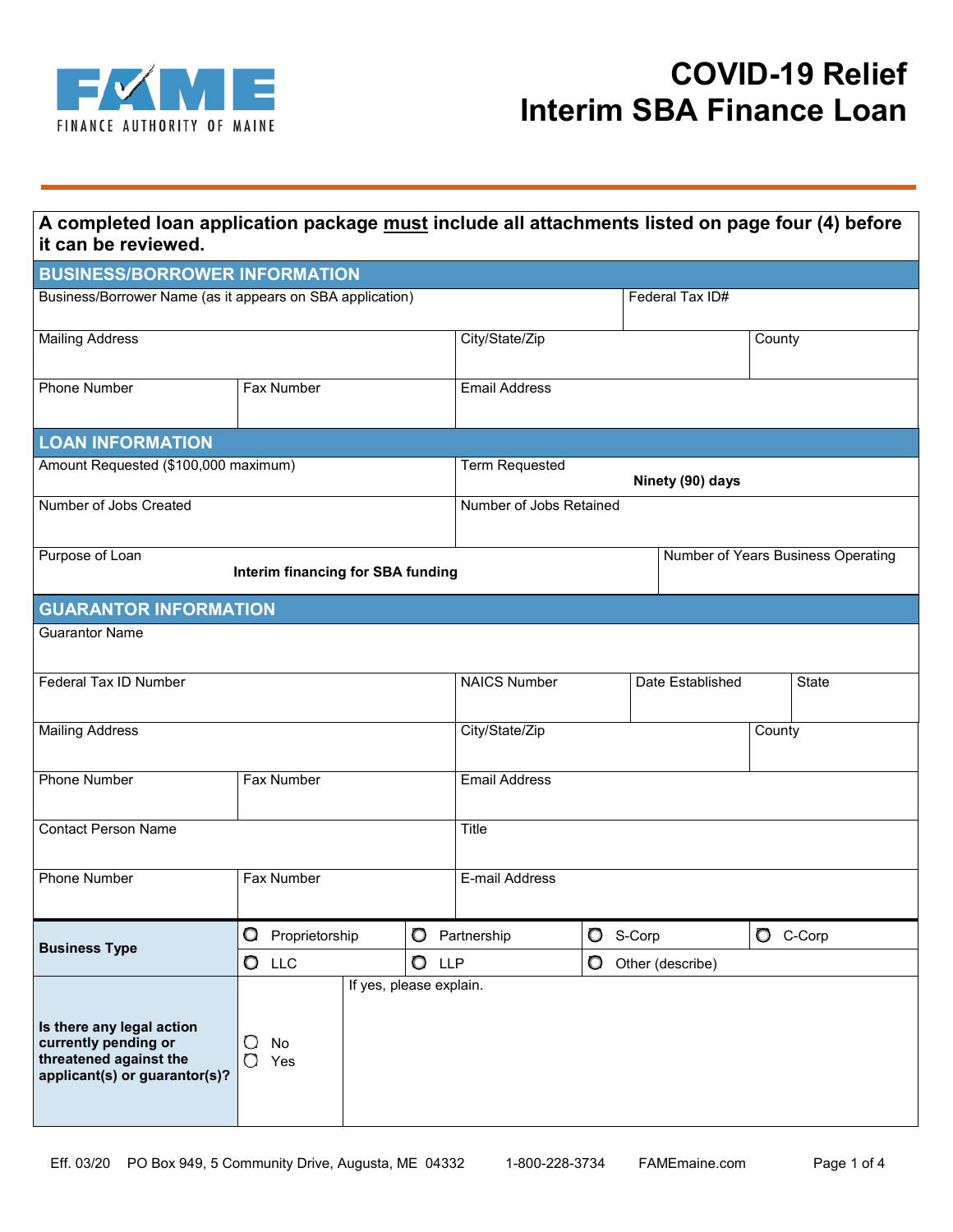

| <b>Business/Borrower Name</b>                                                                                                                                                                                                                                                                                                                                                                                |      |  |  |  |  |  |
|--------------------------------------------------------------------------------------------------------------------------------------------------------------------------------------------------------------------------------------------------------------------------------------------------------------------------------------------------------------------------------------------------------------|------|--|--|--|--|--|
|                                                                                                                                                                                                                                                                                                                                                                                                              |      |  |  |  |  |  |
|                                                                                                                                                                                                                                                                                                                                                                                                              |      |  |  |  |  |  |
| <b>SIGNATURE and CERTIFICATION</b>                                                                                                                                                                                                                                                                                                                                                                           |      |  |  |  |  |  |
| By signing below, I represent that I am the individual authorized to complete this application on behalf of the above borrower. I also certify<br>that the information provided and submitted in connection with the application is true and accurate and fairly presents the business and<br>financial status of the applicant. I authorize FAME to conduct appropriate business or personal credit checks. |      |  |  |  |  |  |
| Borrower/Authorized Representative Signature                                                                                                                                                                                                                                                                                                                                                                 | Date |  |  |  |  |  |
| Borrower/Authorized Representative Name                                                                                                                                                                                                                                                                                                                                                                      |      |  |  |  |  |  |
| <b>Guarantor Signature</b>                                                                                                                                                                                                                                                                                                                                                                                   | Date |  |  |  |  |  |
| <b>Guarantor Name</b>                                                                                                                                                                                                                                                                                                                                                                                        |      |  |  |  |  |  |
| Guarantor Signature                                                                                                                                                                                                                                                                                                                                                                                          | Date |  |  |  |  |  |
| <b>Guarantor Name</b>                                                                                                                                                                                                                                                                                                                                                                                        |      |  |  |  |  |  |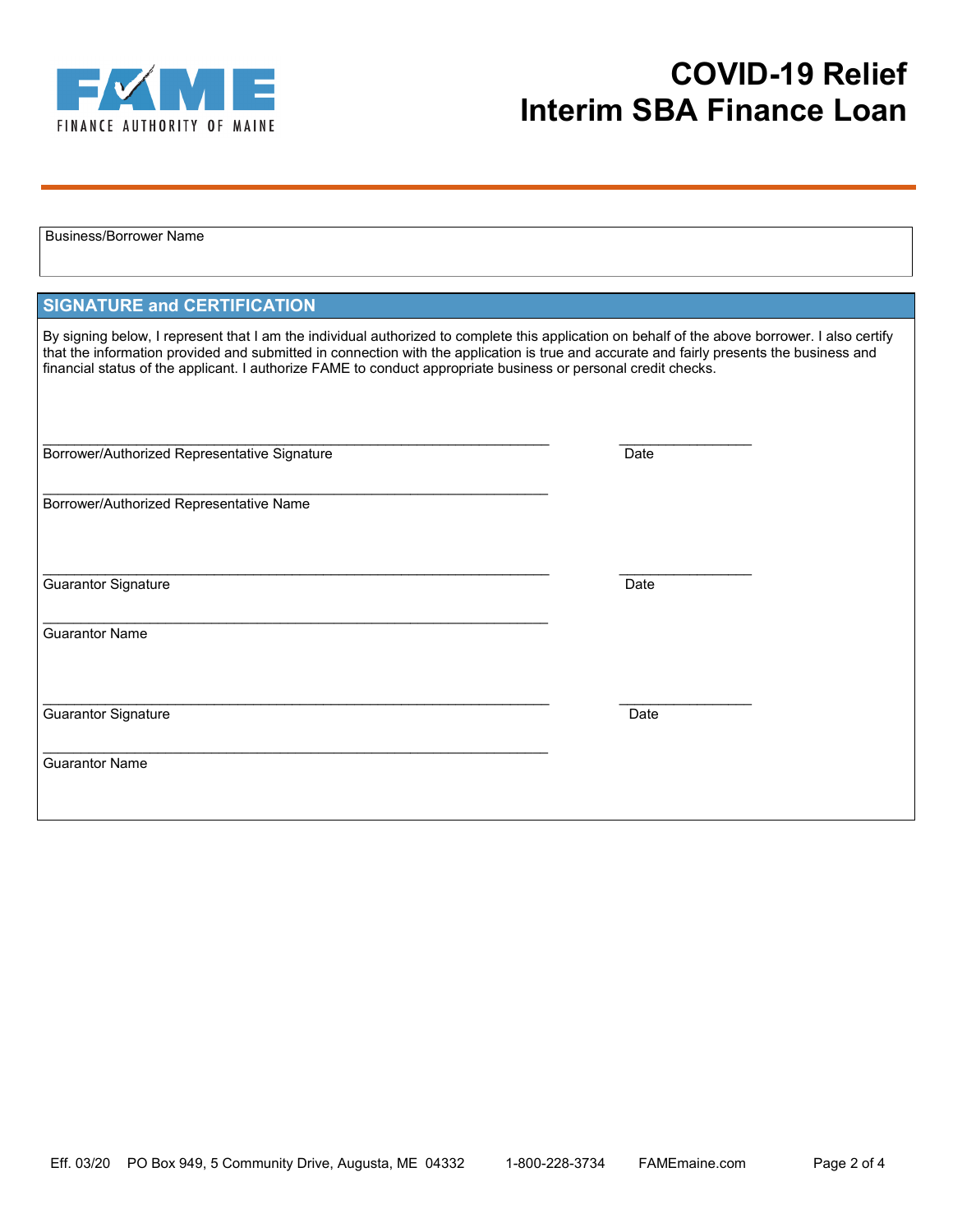

#### **FAME DISCLOSURE and CONFIDENTIALITY STATEMENT**

Certain information in the Finance Authority of Maine's (FAME's) possession must be available for public inspection after an application for financial assistance is received. This information includes the names of applicants, including principals; the amounts, types and general terms of financial assistance; description of projects and businesses benefiting from the assistance; the number of jobs and the amount of tax revenues projected in connection with a project; and the names of the financial institutions participating with the Authority.

Certain records at FAME are designated confidential and will not be available to the public for inspection. This includes the disclosure of records which would constitute an invasion of an individual's privacy, such as: personal tax returns, financial statements, assessments of creditworthiness or financial condition, records obtained by FAME in connection with any monitoring or servicing of an existing project, or the release of any records or information which FAME has determined could cause competitive detriment to a business or individual to whom the information belongs and/or pertains.

If an applicant wants certain information to remain confidential, the applicant must clearly identify what information or documents are to remain confidential. The applicant must also explain in writing the basis for such a request. Where the applicant asserts that the basis for the confidentiality request is that release of the information could cause a competitive disadvantage, or loss of a competitive advantage, the applicant must provide FAME with sufficient information to independently determine the likelihood of such a detriment. Applicants may wish to consult an attorney or FAME's legal counsel regarding the scope of public disclosure and confidentiality as it relates to FAME and the business seeking assistance.

FAME does not discriminate in the administration of any of its programs or in its employment practices on the basis of race, color, national origin, age, gender, religion, physical or mental disability, political affiliation, marital status or sexual orientation. FAME is an equal opportunity employer, provider and lender.

#### **SIGNATURE and CERTIFICATION**

By signing below, I certify that I have read and understand the Finance Authority of Maine's (FAME's) Disclosure and Confidentiality Statement.

 $\mathcal{L}_\mathcal{L} = \{ \mathcal{L}_\mathcal{L} = \{ \mathcal{L}_\mathcal{L} = \{ \mathcal{L}_\mathcal{L} = \{ \mathcal{L}_\mathcal{L} = \{ \mathcal{L}_\mathcal{L} = \{ \mathcal{L}_\mathcal{L} = \{ \mathcal{L}_\mathcal{L} = \{ \mathcal{L}_\mathcal{L} = \{ \mathcal{L}_\mathcal{L} = \{ \mathcal{L}_\mathcal{L} = \{ \mathcal{L}_\mathcal{L} = \{ \mathcal{L}_\mathcal{L} = \{ \mathcal{L}_\mathcal{L} = \{ \mathcal{L}_\mathcal{$ Borrower/Authorized Representative Signature **Date** Date

 $\overline{\phantom{a}}$  , and the contribution of the contribution of the contribution of the contribution of the contribution of the contribution of the contribution of the contribution of the contribution of the contribution of the Borrower/Authorized Representative Name